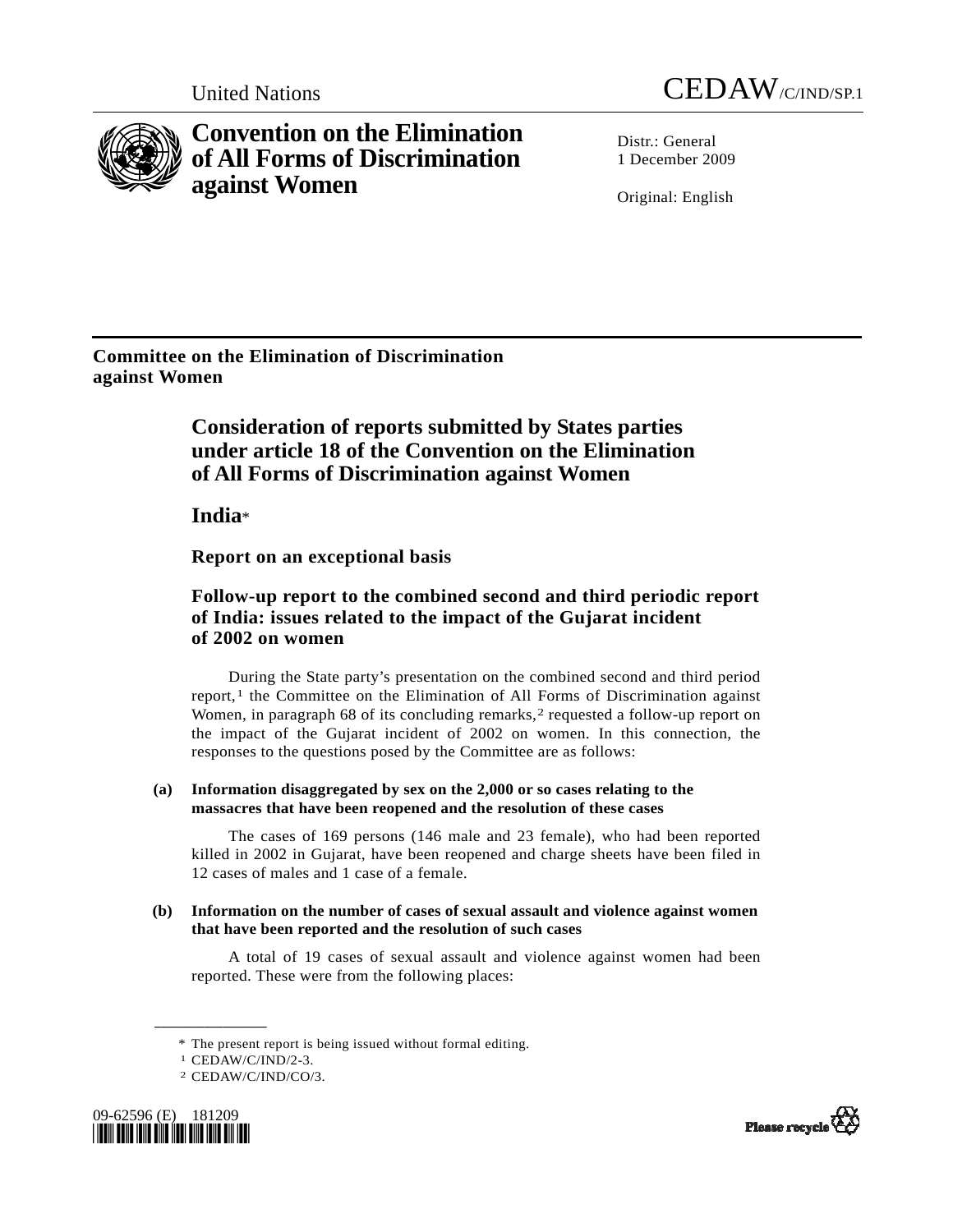| Ahmadabad:                   | 2 |
|------------------------------|---|
| Kheda District:              | 4 |
| Anand District:              | 1 |
| <b>Ghandinagar District:</b> | 1 |
| Sabarkantha District:        | 2 |
| Rajkot Rural District:       | 1 |
| Godhra District:             | 6 |
| Dahod District:              | 1 |
| <b>Valsad District:</b>      | 1 |

# **(c) Information on victim protection measures and other measures to support victims that have been put in place and the impact of such measures**

 Police protection has been provided to the victims in Ahmadabad, Surat, Godhra, and the Dahod and Valsad Districts in order to stop further suffering to the victims. Information about protection provided to the witnesses in major cases is given in the following table:

| Sl. No. | Police Station/CR No.                   | No. of<br>witnesses | Nature of protection provided                                                                                                                  |  |  |
|---------|-----------------------------------------|---------------------|------------------------------------------------------------------------------------------------------------------------------------------------|--|--|
| 1.      | Prantij                                 |                     | No witness had demanded protection; hence no<br>personal protection was given; however,                                                        |  |  |
|         | 26/02                                   |                     | patrolling by local police is continuing.                                                                                                      |  |  |
| 2.      | Godhra Railway Police<br><b>Station</b> | 8                   | • One armed police constable each to<br>2 witnesses                                                                                            |  |  |
|         | 09/2002                                 |                     | $\cdot$ 1+2 armed party to 1 of the witnesses                                                                                                  |  |  |
|         |                                         |                     | • 1 SRP PSO to each of the 4 witnesses                                                                                                         |  |  |
|         |                                         |                     | • 1 witness had denied protection in writing,<br>hence no protection was provided                                                              |  |  |
|         |                                         |                     | • In addition, patrolling by local police as well<br>as by the paramilitary force Central<br>Industrial Security Force (CISF) was<br>provided. |  |  |
| 3.      | Vijapur                                 | 9                   | • Every witness was provided with 1 armed                                                                                                      |  |  |
|         | 46/2002                                 |                     | police constable                                                                                                                               |  |  |
|         |                                         |                     | • 1+4 armed guards were provided at Satnagar<br>village                                                                                        |  |  |
|         |                                         |                     | $\cdot$ 1 police constable and 1+3 guards of SRP<br>were deputed at village Sardarpura                                                         |  |  |
|         |                                         |                     | • Patrolling by local police was provided.                                                                                                     |  |  |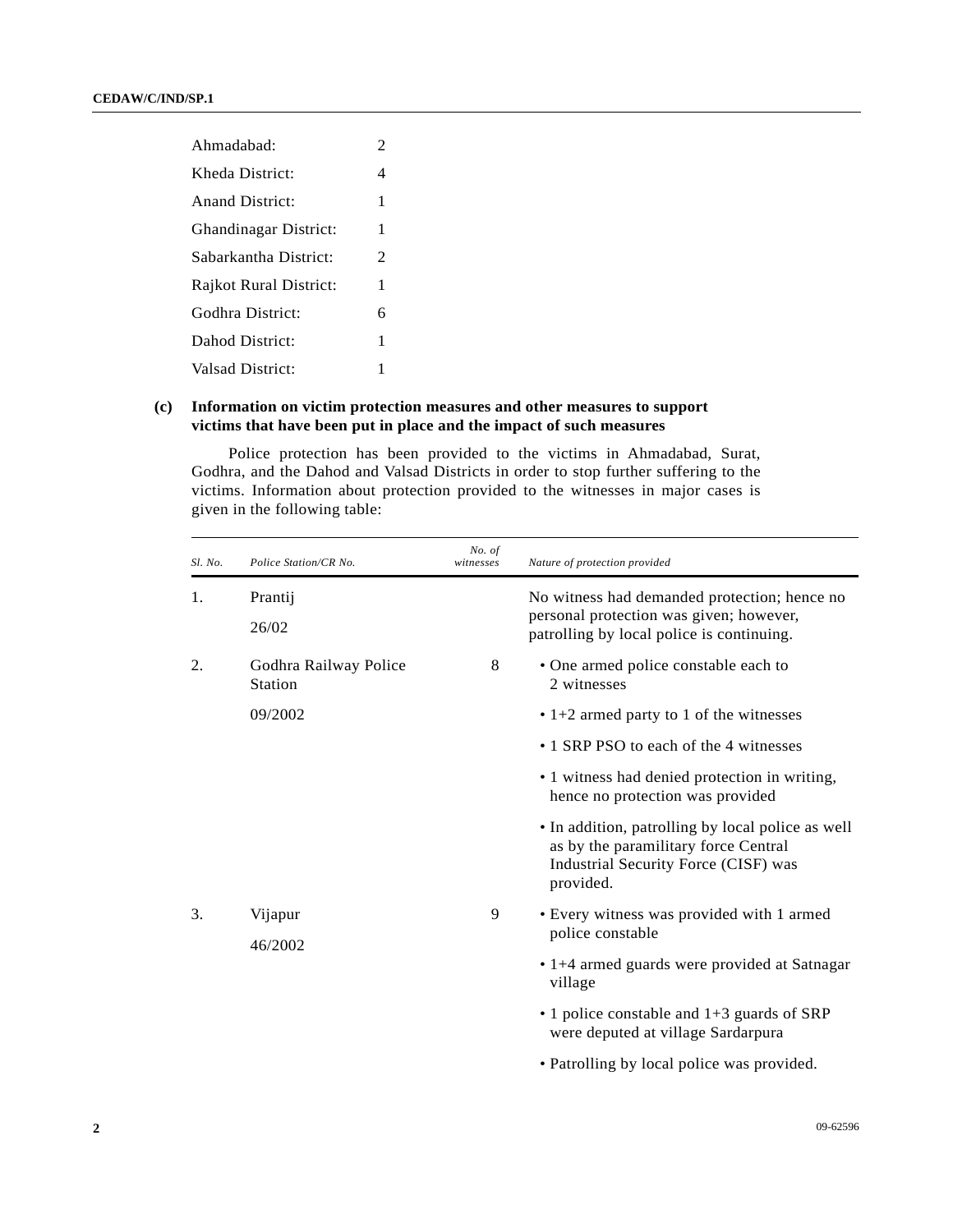## **CEDAW/C/IND/SP.1**

| Sl. No. | Police Station/CR No. | No. of<br>witnesses | Nature of protection provided                                                                                                   |
|---------|-----------------------|---------------------|---------------------------------------------------------------------------------------------------------------------------------|
| 4.      | Meghaninagar          | 41                  | • 1 armed police constable to each of the<br>40 witnesses                                                                       |
|         | 67/02                 |                     | • Round-the-clock 3 SRP PSO protection to<br>one of the witnesses                                                               |
|         |                       |                     | • Patrolling by local police and CISF was<br>provided.                                                                          |
| 5.      | Naroda                | 96                  | • 1 armed police constable to each of the<br>witnesses                                                                          |
|         | 100/02                |                     | • Patrolling by local police and CISF was<br>provided.                                                                          |
| 6.      | Khambholaj            | $\overline{c}$      | • Two armed police constables to Vinaben<br>M. Patel and Sumitraben B. Patel from<br>24 August 2003 onwards                     |
|         |                       |                     | • No other witnesses had demanded protection                                                                                    |
|         |                       |                     | • One section of BW/HG was assigned to<br>Suravali Bhagol and Piravali Bhagol<br>villages.                                      |
|         |                       |                     | • Police Sub Inspector, 1 Assistant Sub<br>Inspector and 3 police constable of OAD Out<br>Post visited frequently the witnesses |
|         |                       |                     | • 1/2 Section of BG/HG was assigned to Bhalej<br>village as some of the witnesses were<br>residing there.                       |
|         |                       |                     | • Patrolling by local police and CISF was<br>provided.                                                                          |
| 7.      | Khambholaj            |                     |                                                                                                                                 |
|         | 27/02                 |                     |                                                                                                                                 |
| 8.      | Visnagar              | $\overline{4}$      | • 2 SRP personnel to each one                                                                                                   |
|         | 60/02                 |                     | • Patrolling by local police was provided                                                                                       |
| 9.      | Naroda                | 3                   | • 1 armed PC to each one                                                                                                        |
|         | 98/02                 |                     | • Patrolling by local police was provided                                                                                       |
| 10.     | Khanpur<br>111/02     | 5                   | • Fixed point of 1+3 SRP at Pandarvada<br>village                                                                               |
|         |                       |                     | • Patrolling by local police and CISF was<br>provided                                                                           |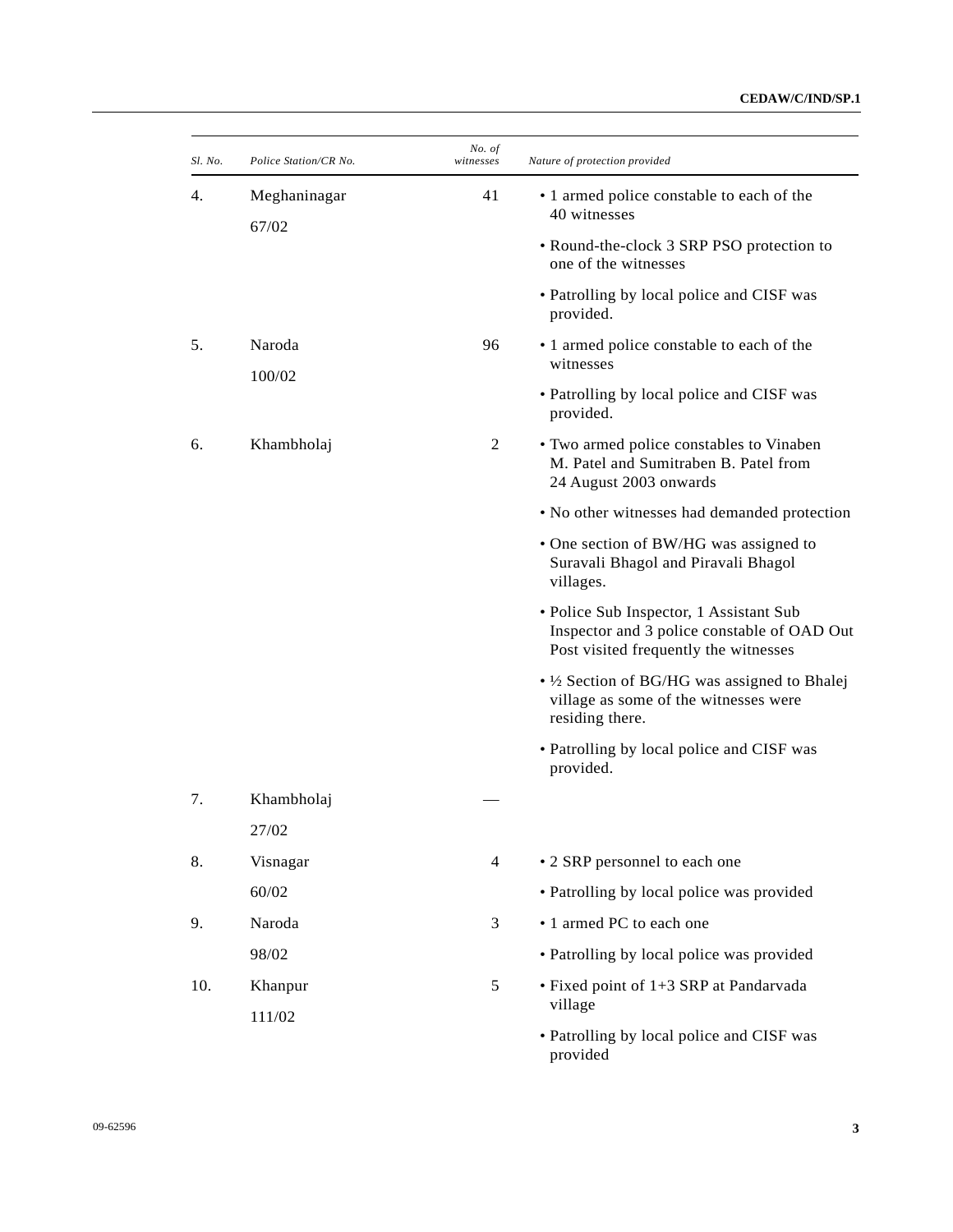| Sl. No. | Police Station/CR No. | No. of<br>witnesses                          | Nature of protection provided                                    |
|---------|-----------------------|----------------------------------------------|------------------------------------------------------------------|
| 11.     | Khanpur               | 4                                            | • Patrolling by local police as well as by CISF                  |
|         | 13/02                 |                                              | was provided                                                     |
| 12.     | Kalol                 | 1                                            | • SRP Head Constable-1 and police constable-                     |
|         | 60/02                 |                                              | 4                                                                |
|         |                       |                                              | • HQ of SRP platoon was located at this<br>village               |
|         |                       |                                              | • Patrolling by local police and CISF was<br>provided            |
| 13.     | 3<br>Kalol            | • SRP Head Constable-1 and police constable- |                                                                  |
|         | 36/02                 |                                              | 1 to each of the witnesses                                       |
|         |                       |                                              | $\bullet$ Fixed point of 1+3 SRP were located at this<br>village |
|         |                       |                                              | • Patrolling by local police and CISF was<br>provided            |
| 14.     | Kalol                 |                                              | • No one had demanded protection                                 |
|         | 222/02                |                                              | • Frequent patrolling by local police and CISF<br>was provided.  |

# **(d) Information on arrests made and punishments imposed, including on State officials who were found to be complicit in such crimes**

 Details of the number of arrests made and punishments imposed were as follows:

| District              | No. of cases | No. of accused arrested | Status of case                |
|-----------------------|--------------|-------------------------|-------------------------------|
| Ahmadabad city        | 02           | 05                      | Trial stayed by Supreme Court |
| Kheda District        | 04           | 17                      | 12 convicted                  |
| <b>Anand District</b> | 01           | 30                      | Pending trial                 |
| Gandhinagar District  | 01           | 01                      | Aquittal                      |
| Sabarkantha District  | 02           | 17                      | Aquittal                      |
| Rajkot Rural          | 01           | 00                      | Undetected                    |
| Godhra District       | 01           | 70                      | Pending trial                 |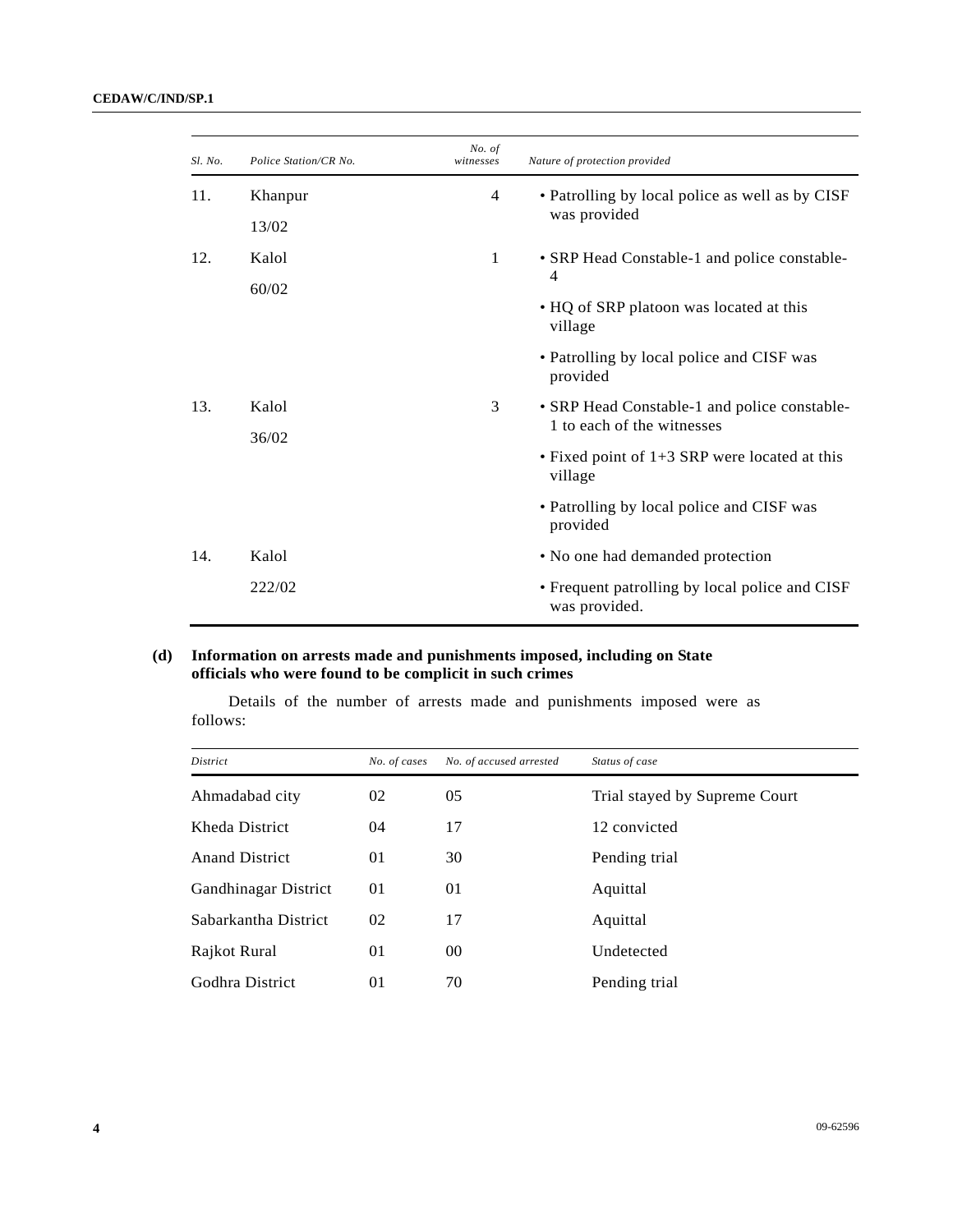| <i>District</i> | No. of cases | No. of accused arrested                                                                                                                      | Status of case                                                                                                                                                                                                                                                                                                                                                                                |
|-----------------|--------------|----------------------------------------------------------------------------------------------------------------------------------------------|-----------------------------------------------------------------------------------------------------------------------------------------------------------------------------------------------------------------------------------------------------------------------------------------------------------------------------------------------------------------------------------------------|
| Dahod District  | 01           | 20 including<br>2 Deputy<br>Superintendent of<br>Police, 2 Police<br>Sub Inspector,<br>2 Head Constables<br>and 2 Medical<br><b>Officers</b> | Bilkis Bano case was investigated by<br>Central Bureau of Investigation. As<br>per Supreme Court order dated<br>16 August 2004 in transfer petition<br>$(Cr)$ No. 192/04 the case was<br>transferred to Session Court of Justice<br>U.D. Salvi, Greater Mumbai. Trial<br>Court had convicted 11 accused while<br>9 accused had been acquitted by trial<br>court's order dated 21 January 2008 |
| Valsad District | 01           | 00                                                                                                                                           | A summary filed on 15 May 2002                                                                                                                                                                                                                                                                                                                                                                |

## **(e) Information on the gender specific measures taken by the State party to rehabilitate and compensate women victims of such crimes and the number of women who have benefited from such measures**

The following measures had been taken to rehabilitate the victims:

- A scheme of providing vocational training to the women riot victims staying in the relief camps was implemented by the state Government with the help of the Norwegian Agency for Development Cooperation (NORAD) training programme and 5,731 women were provided with training for different trades.
- A survey was undertaken of orphan children and widows who were victimized by communal riots and had taken shelter in the relief camps. This was done with the cooperation of NGOs like Child Line Organisation, ASAG, SEWA, AKHAND JOYT FOUNDATION, H.K. JANI Organisation, etc.
- Rs. 824,857 was paid as financial assistance under Scheme of Financial Assistance for widows to 480 women affected by riots and who were residing in relief camps.
- 2 riot affected children from the relief camps were covered under foster-care scheme. Rs. 500 per month had been sanctioned to them as assistance till they attain the age of 18 years.
- 334 children were covered under the scheme of assistance run by National Foundation for Communal Harmony, New Delhi. Follow-up work under this scheme was being carried out in coordination with all the District Collectors.
- 3 persons who had become disabled during riots and were taking shelter in the relief camps were provided with a disability card to make them eligible for free of charge travelling in State Transport Buses.
- The communal riots caused severe mental distress and trauma especially among women and children. To establish infrastructure for counselling of the affected women and children in relief camps in the State, the following steps were taken. Counsellors from various NGOs were volunteered to provide services to women. A training camp was also organized at the Gandhi Labour Institute for three days on 30 May-1 June 2002. Trauma counselling work was undertaken by 33 trained counsellors from May to August 2002 (about four months), and following number of people benefited: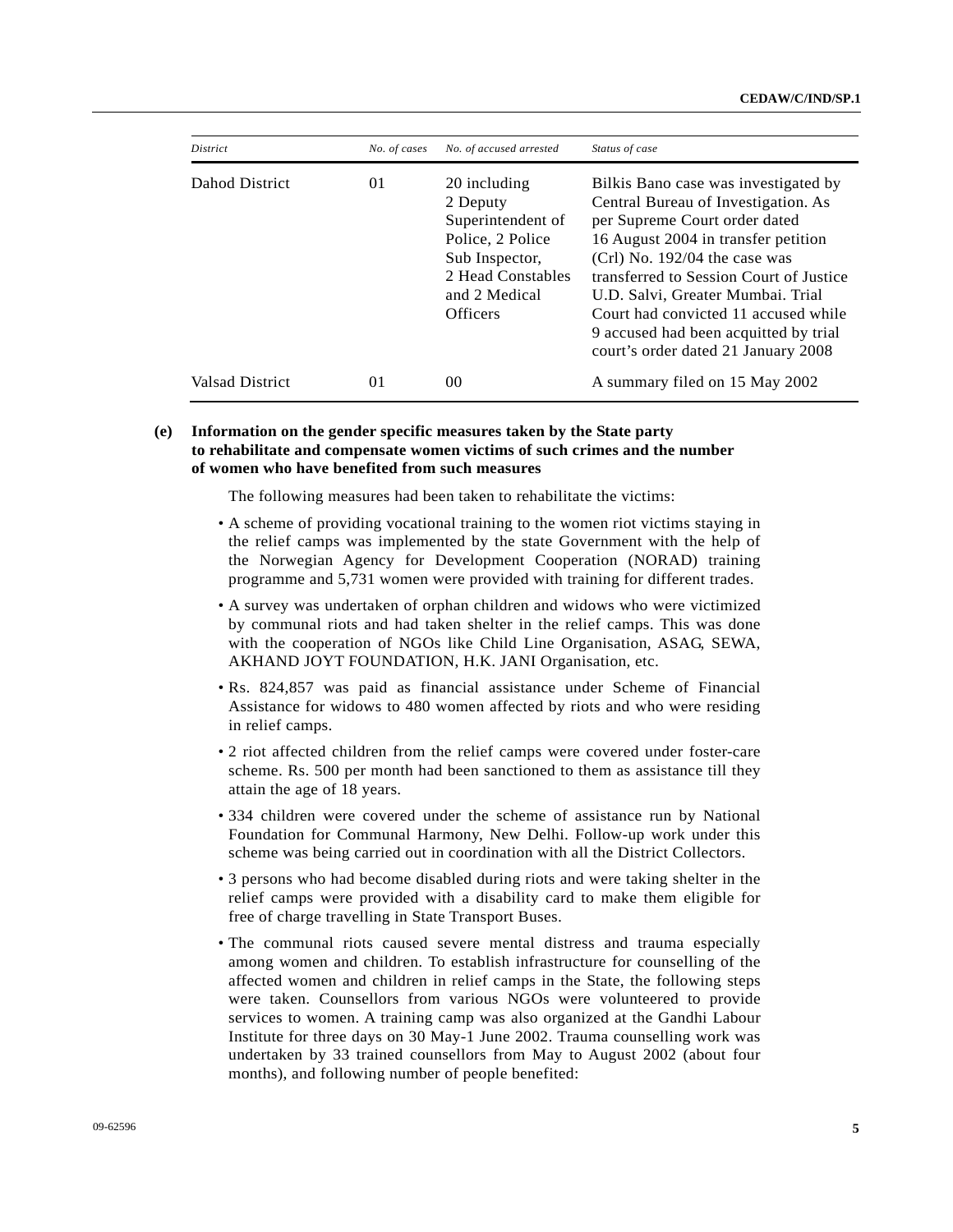#### **CEDAW/C/IND/SP.1**

|                       | No. of beneficiaries |         |         |  |
|-----------------------|----------------------|---------|---------|--|
| Type of beneficiaries | Male                 | Female  | Total   |  |
| 1. Children           | 1 5 2 2              | 2 3 0 2 | 3 8 2 4 |  |
| 2. Adolescents        | 1 0 6 5              | 2 0 4 2 | 3 1 0 7 |  |
| 3. Adults             | 831                  | 3474    | 4 3 0 5 |  |
| 4. Old age            | 4 3 0 6              | 11 565  | 15 871  |  |

## **(f) Information on compensation awarded to women victims, especially of violence against women**

 The State Government through Gujarat Women Economic Development Cooperation had proposed training programme under NORAD to the riot victims who were staying in the relief camps. The Government of India had sanctioned Rs. 23.6 million for organizing training for rehabilitation of the riot affected women. State Government had spent Rs. 23 million for vocational training classes in all districts.

## **(g) Information disaggregated by sex, on the 5,000 or so Muslim families displaced by the violence and measures taken by the Government for their resettlement and rehabilitation**

 There were 86 colonies in different part of Gujarat housing 3,644 riot affected families with population of 19,107. In many of the colonies there was availability of varying levels of household and general civic amenities. However, considerable amount of rehabilitative work was done in terms of providing individual entitlements in these colonies as per details given below:

1. Primary schools with midday meal centre in all the 86 colonies within a distance of 2 km.

2. Fully functional integrated Child Development Service Centers, providing services for health, nutrition and development of children in 85 colonies.

3. Public distribution shops in all the 86 colonies, within a distance of 3 km, providing subsidized food grains.

4. Most of the families were given ration cards, with 3,322 families getting Antodaya cards making them eligible to get food grains at highly subsidized rates.

#### **(h) Information on measures taken to enable economic rehabilitation of the affected communities and rebuilding of basic infrastructures destroyed during the riots**

Following measures had been taken for economic rehabilitation:

1. As per the provisions made by Government in Revenue Department's resolution dated 20 March 2002, Rs. 178.2 million has been paid in rural areas to 11,204 beneficiaries under Indira Awas Yojna.

2. Rs. 122.8 million has been paid to 18,037 beneficiaries in urban areas under Valmiki Avas Yojna. This amount has been paid from the Central Government's package of Rs. 1.5 billion.